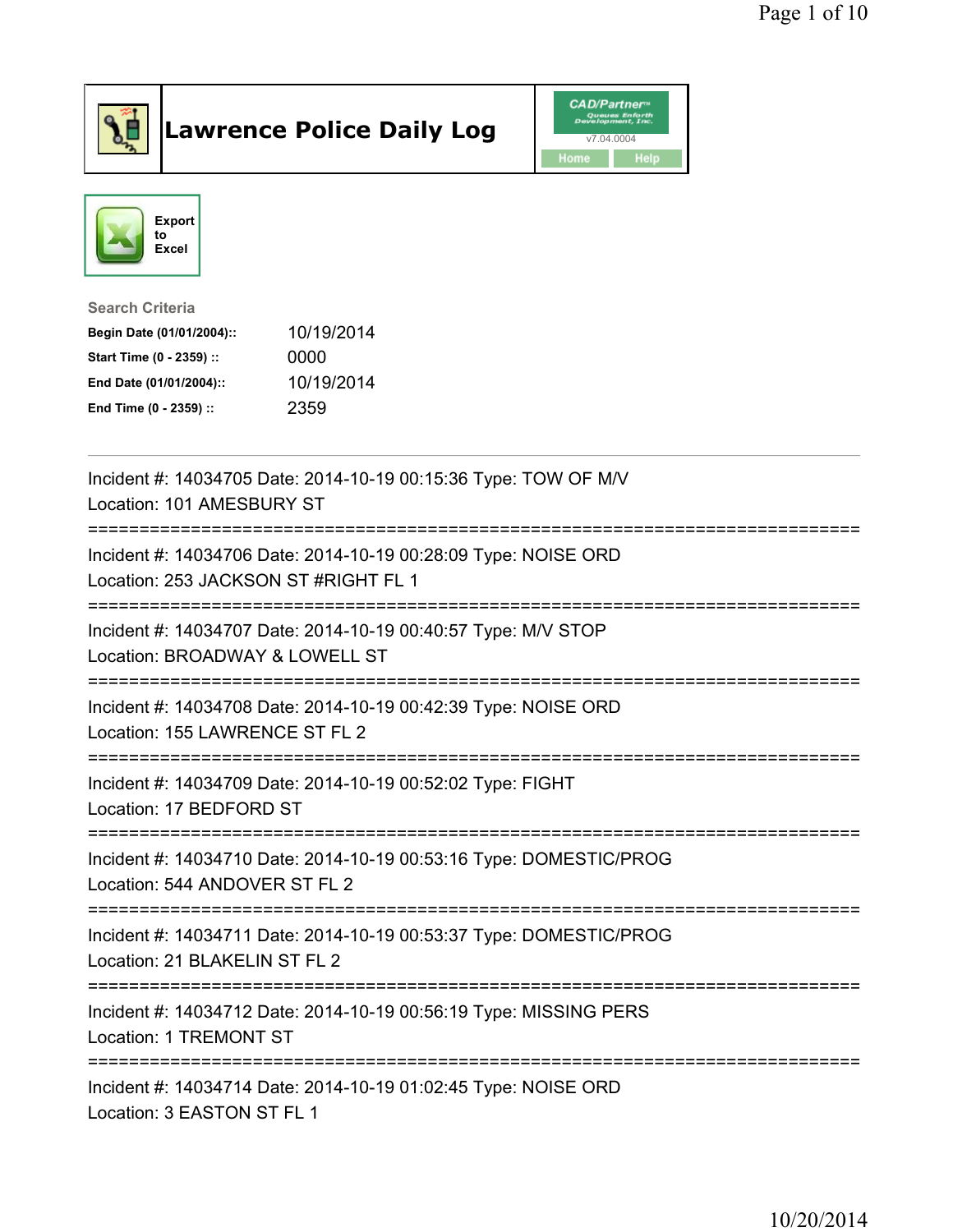| Incident #: 14034713 Date: 2014-10-19 01:02:58 Type: 911 HANG UP<br>Location: BOLTON EMERSON CORP. / 9 OSGOOD ST                              |
|-----------------------------------------------------------------------------------------------------------------------------------------------|
| Incident #: 14034715 Date: 2014-10-19 01:07:54 Type: M/V STOP<br>Location: CONDUIT ST & KNOX ST                                               |
| Incident #: 14034716 Date: 2014-10-19 01:22:30 Type: NOISE ORD<br>Location: 130 OXFORD ST FL 1                                                |
| Incident #: 14034717 Date: 2014-10-19 01:23:34 Type: M/V STOP<br>Location: 277 JACKSON ST                                                     |
| Incident #: 14034718 Date: 2014-10-19 01:43:02 Type: HIT & RUN M/V<br>Location: ALDER ST & BASSWOOD ST                                        |
| Incident #: 14034719 Date: 2014-10-19 01:47:47 Type: M/V STOP<br>Location: ESSEX ST & JACKSON ST                                              |
| Incident #: 14034720 Date: 2014-10-19 01:55:09 Type: NOISE ORD<br>Location: 42 ALLSTON ST                                                     |
| Incident #: 14034721 Date: 2014-10-19 01:56:54 Type: SHOTS FIRED<br>Location: OSGOOD ST                                                       |
| Incident #: 14034722 Date: 2014-10-19 02:05:50 Type: NOISE ORD<br>Location: 318 LAWRENCE ST FL 1                                              |
| Incident #: 14034723 Date: 2014-10-19 02:08:10 Type: DOMESTIC/PROG<br>Location: 58 BOWDOIN ST                                                 |
| Incident #: 14034724 Date: 2014-10-19 02:14:19 Type: SHOTS FIRED<br>Location: 231 WALNUT ST                                                   |
| Incident #: 14034725 Date: 2014-10-19 02:19:45 Type: NOISE ORD<br>Location: JACKSON ST & JACKSON CT                                           |
| Incident #: 14034726 Date: 2014-10-19 02:20:12 Type: M/V STOP<br>Location: MERRIMACK ST & S BROADWAY                                          |
| ;===================================<br>Incident #: 14034727 Date: 2014-10-19 02:22:55 Type: SHOTS FIRED<br>Location: CENEDAL CT 0 LINIION CT |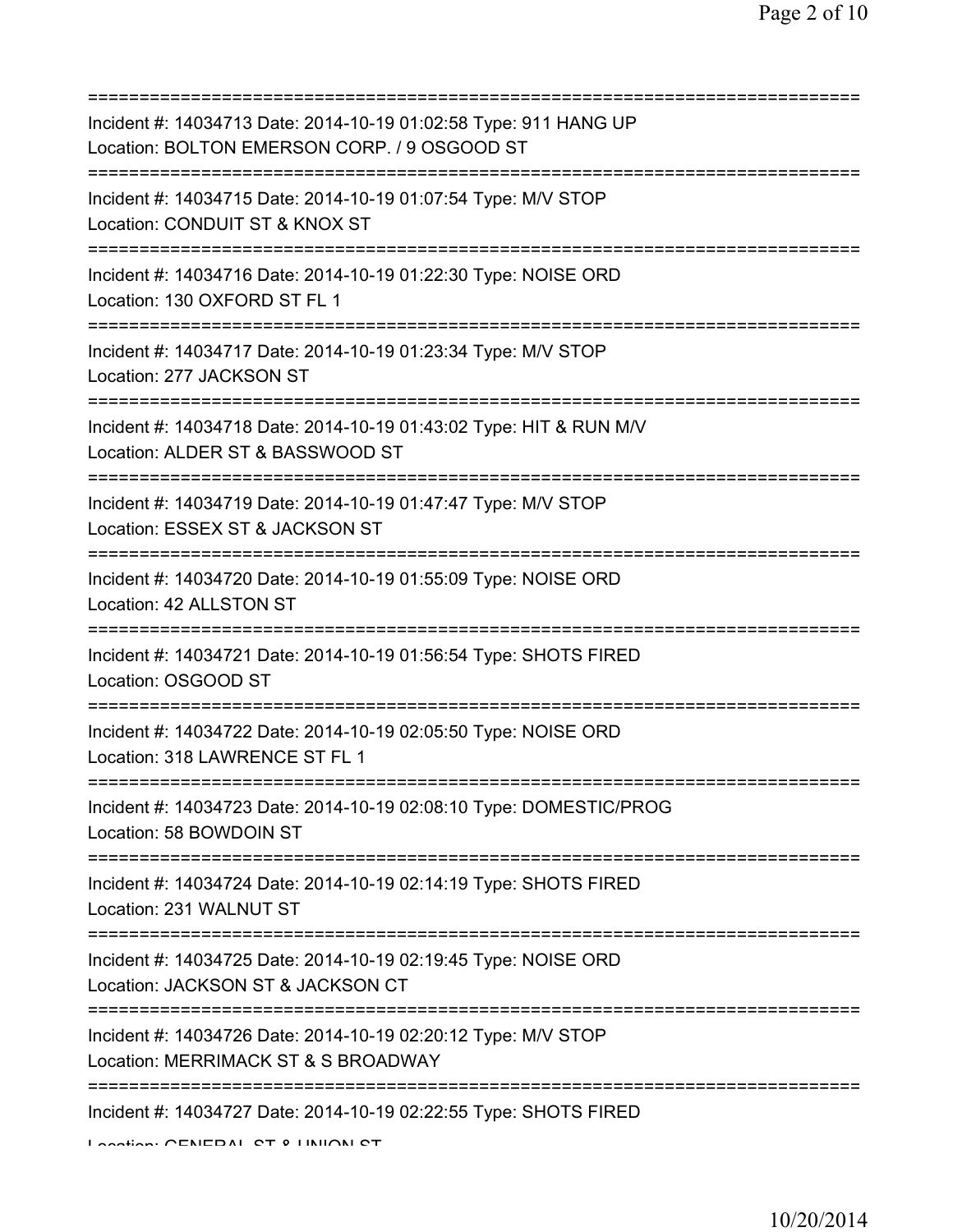| Incident #: 14034728 Date: 2014-10-19 02:24:40 Type: NOISE ORD<br>Location: 31 MORTON ST FL 1<br>=====================            |
|-----------------------------------------------------------------------------------------------------------------------------------|
| Incident #: 14034729 Date: 2014-10-19 02:27:24 Type: M/V STOP<br><b>Location: MERRIMACK ST</b>                                    |
| Incident #: 14034731 Date: 2014-10-19 02:30:29 Type: M/V STOP<br>Location: BRUCE ST & PARK ST<br>=======================          |
| Incident #: 14034730 Date: 2014-10-19 02:30:36 Type: DISTURBANCE<br>Location: 83 BENNINGTON ST #1A<br>:===================        |
| Incident #: 14034732 Date: 2014-10-19 02:35:05 Type: DOMESTIC/PROG<br>Location: 10 EXETER ST<br>================================= |
| Incident #: 14034733 Date: 2014-10-19 02:39:39 Type: INVEST CONT<br>Location: 1 TREMONT ST                                        |
| Incident #: 14034734 Date: 2014-10-19 02:43:05 Type: FIGHT<br>Location: JACKSON ST & PARK ST                                      |
| Incident #: 14034735 Date: 2014-10-19 02:50:48 Type: DISORDERLY<br>Location: 131 BENNINGTON ST                                    |
| Incident #: 14034736 Date: 2014-10-19 02:51:14 Type: NOISE ORD<br>Location: 62 FLORAL ST                                          |
| Incident #: 14034737 Date: 2014-10-19 02:58:50 Type: NOISE ORD<br>Location: 150 FARNHAM ST                                        |
| Incident #: 14034738 Date: 2014-10-19 03:17:40 Type: ALARM/BURG<br>Location: KIARAS BOUTIQUE / 97 S BROADWAY                      |
| Incident #: 14034739 Date: 2014-10-19 03:18:47 Type: NOISE ORD<br>Location: 20 KNOX ST #21                                        |
| ========================<br>Incident #: 14034740 Date: 2014-10-19 03:28:45 Type: NOISE ORD<br>Location: 110 BUTLER ST FL 3        |
| Incident #: 14034741 Date: 2014-10-19 03:28:52 Type: ALARM/BURG                                                                   |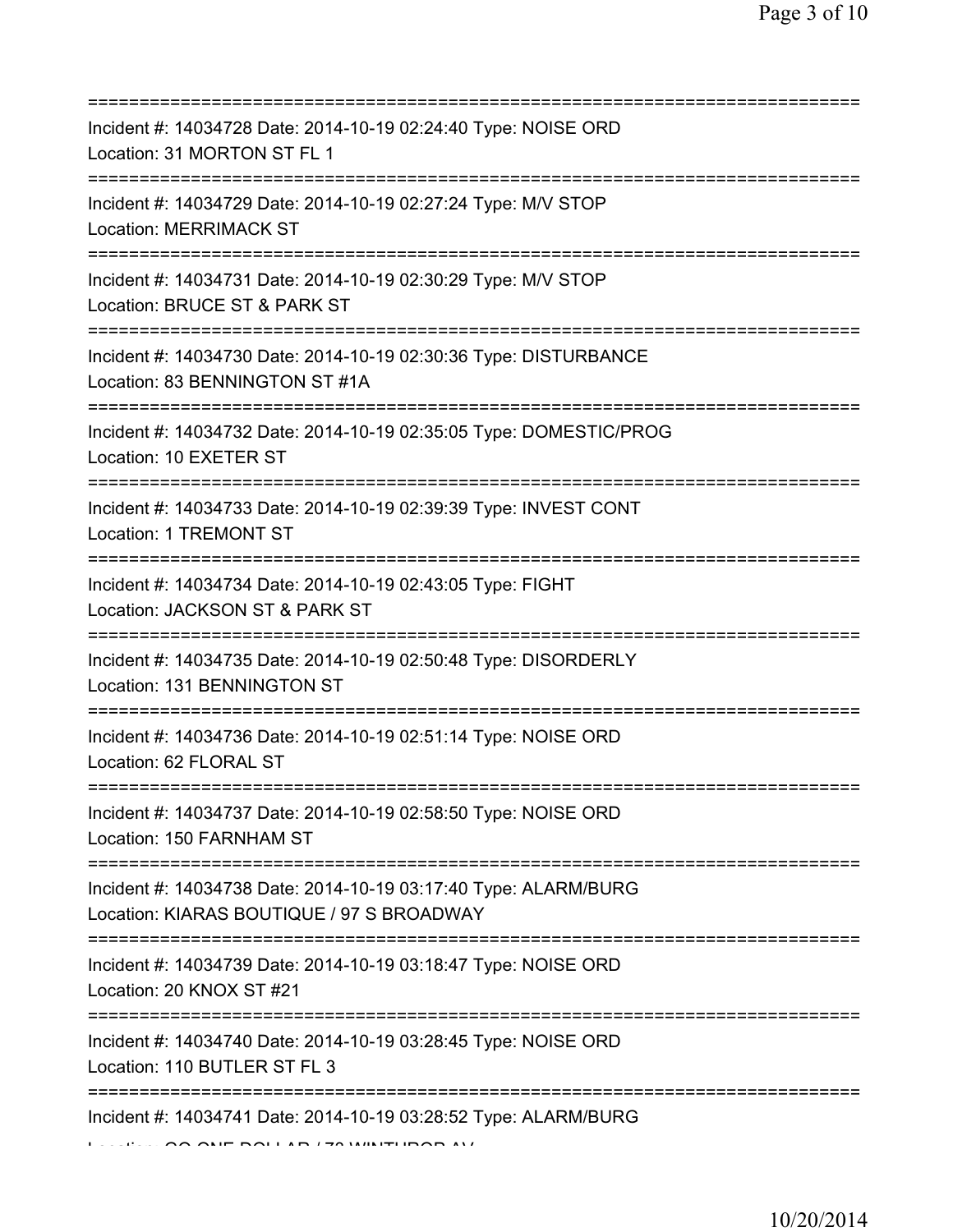=========================================================================== Incident #: 14034742 Date: 2014-10-19 03:31:09 Type: NOISE ORD Location: 155 LAWRENCE ST FL 2 =========================================================================== Incident #: 14034743 Date: 2014-10-19 03:46:54 Type: ALARM/BURG Location: TEC INC / 65 GLENN ST =========================================================================== Incident #: 14034744 Date: 2014-10-19 03:52:57 Type: NOISE ORD Location: 12 WASHINGTON WY =========================================================================== Incident #: 14034745 Date: 2014-10-19 03:56:03 Type: UNKNOWN PROB Location: 170 PARK ST =========================================================================== Incident #: 14034746 Date: 2014-10-19 04:02:55 Type: NOISE ORD Location: 77 BROMFIELD ST FL 1 =========================================================================== Incident #: 14034747 Date: 2014-10-19 04:05:48 Type: SHOTS FIRED Location: 42 SUMMER ST =========================================================================== Incident #: 14034748 Date: 2014-10-19 04:15:09 Type: MAL DAMAGE Location: 194 OSGOOD ST =========================================================================== Incident #: 14034749 Date: 2014-10-19 04:20:54 Type: M/V STOP Location: 201 HAVERHILL ST =========================================================================== Incident #: 14034750 Date: 2014-10-19 04:30:01 Type: SUS PERS/MV Location: 299 LAWRENCE ST =========================================================================== Incident #: 14034751 Date: 2014-10-19 04:31:43 Type: FIGHT Location: AVON ST & E HAVERHILL ST =========================================================================== Incident #: 14034752 Date: 2014-10-19 04:48:04 Type: NOISE ORD Location: 3 EASTON ST FL 1 =========================================================================== Incident #: 14034753 Date: 2014-10-19 05:01:54 Type: SHOTS FIRED Location: 3 EASTON ST =========================================================================== Incident #: 14034754 Date: 2014-10-19 05:16:07 Type: ALARM/BURG Location: FROST SCHOOL / 33 HAMLET ST =========================================================================== Incident #: 14034755 Date: 2014-10-19 05:45:44 Type: STOL/MV/PAS

Location: 12 TYLER ST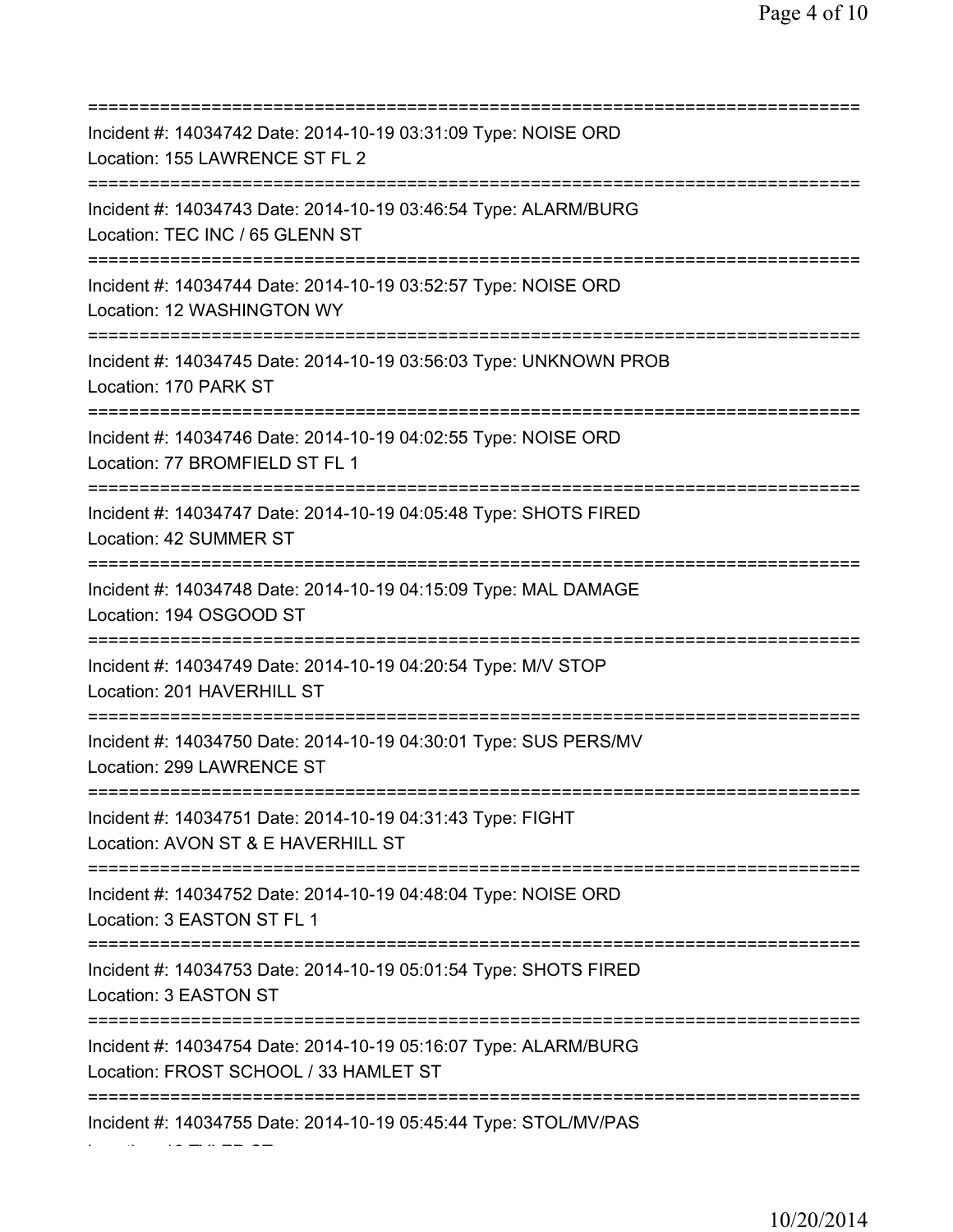| Incident #: 14034756 Date: 2014-10-19 06:05:03 Type: DOMESTIC/PROG<br>Location: 69 BROMFIELD ST                                                     |
|-----------------------------------------------------------------------------------------------------------------------------------------------------|
| Incident #: 14034758 Date: 2014-10-19 06:08:12 Type: B&E/ATTEMPY<br>Location: 60 ISLAND ST #201E                                                    |
| Incident #: 14034757 Date: 2014-10-19 06:08:19 Type: ALARM/BURG<br>Location: GO ONE DOLLAR / 73 WINTHROP AV                                         |
| Incident #: 14034759 Date: 2014-10-19 06:13:15 Type: MAN DOWN<br>Location: LAUNDROMAT / 342 BROADWAY                                                |
| Incident #: 14034760 Date: 2014-10-19 06:17:55 Type: DISTURBANCE<br>Location: MCDONALDS / 50 BROADWAY                                               |
| Incident #: 14034761 Date: 2014-10-19 06:55:37 Type: PARK & WALK<br>Location: BROADWAY                                                              |
| Incident #: 14034762 Date: 2014-10-19 07:05:05 Type: ALARMS<br>Location: COMMONWEALTH CHEVY / 155 MARSTON ST<br>============                        |
| Incident #: 14034763 Date: 2014-10-19 07:09:13 Type: ALARMS<br>Location: GO ONE DOLLAR / 73 WINTHROP AV<br>========================                 |
| Incident #: 14034764 Date: 2014-10-19 09:39:32 Type: NOISE ORD<br>Location: 90 LOWELL ST                                                            |
| Incident #: 14034766 Date: 2014-10-19 09:45:45 Type: LOST PROPERTY<br>Location: 107 SUMMER ST FL 1                                                  |
| Incident #: 14034765 Date: 2014-10-19 09:50:06 Type: DISTURBANCE<br>Location: 50 ISLAND ST #303                                                     |
| Incident #: 14034767 Date: 2014-10-19 10:04:02 Type: GENERAL SERV<br>Location: 40 SUMMER ST FL 2ND<br>======================================        |
| Incident #: 14034768 Date: 2014-10-19 10:14:54 Type: ALARM/BURG<br>Location: ELADIO AUTO REPAIR / 25 WEST ST<br>=================================== |
| Incident #: 14034769 Date: 2014-10-19 10:15:41 Type: FIRE                                                                                           |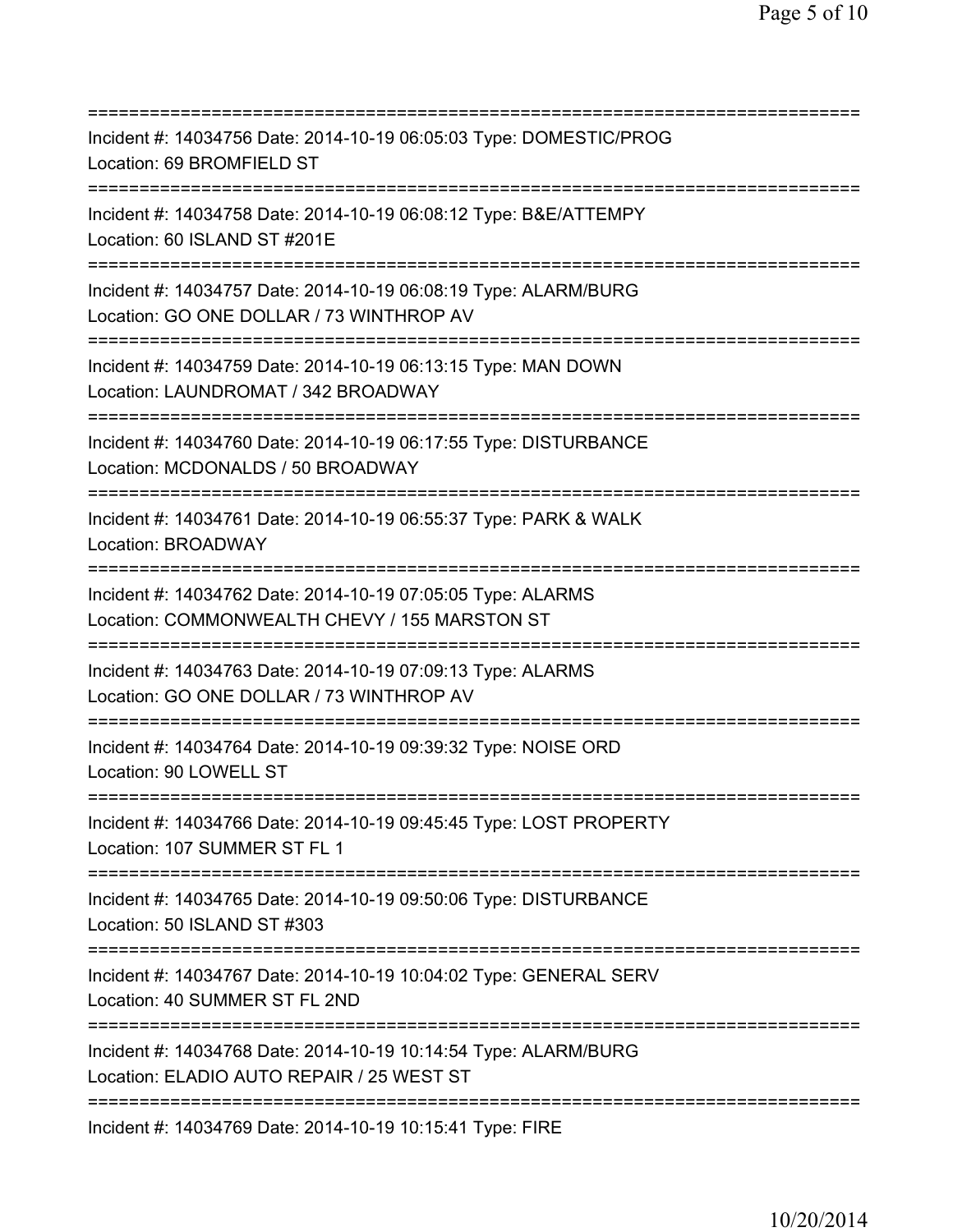=========================================================================== Incident #: 14034770 Date: 2014-10-19 10:31:42 Type: AUTO ACC/NO PI Location: 74 BUTLER ST =========================================================================== Incident #: 14034771 Date: 2014-10-19 10:42:52 Type: HIT & RUN M/V Location: 351 HOWARD ST =========================================================================== Incident #: 14034772 Date: 2014-10-19 11:05:36 Type: UNKNOWN PROB Location: 133 ESSEX ST =========================================================================== Incident #: 14034773 Date: 2014-10-19 11:18:59 Type: DRUG VIO Location: 29 WOODLAND ST =========================================================================== Incident #: 14034774 Date: 2014-10-19 11:22:57 Type: DOMESTIC/PROG Location: 224 WATER ST FL 1 =========================================================================== Incident #: 14034775 Date: 2014-10-19 11:25:23 Type: B&E/MV/PAST Location: 90 JACKSON ST =========================================================================== Incident #: 14034776 Date: 2014-10-19 11:31:57 Type: KEEP PEACE Location: 5 WILMOT ST =========================================================================== Incident #: 14034777 Date: 2014-10-19 11:39:04 Type: GENERAL SERV Location: 34 SUMMER ST =========================================================================== Incident #: 14034778 Date: 2014-10-19 11:42:40 Type: DISTURBANCE Location: 21 E HAVERHILL ST =========================================================================== Incident #: 14034779 Date: 2014-10-19 11:51:11 Type: MISSING PERS Location: 362 S BROADWAY =========================================================================== Incident #: 14034780 Date: 2014-10-19 12:04:50 Type: SUS PERS/MV Location: SARATOGA ST & STEARNS AV =========================================================================== Incident #: 14034781 Date: 2014-10-19 12:32:45 Type: ALARM/BURG Location: ARLINGTON SCHOOL / 150 ARLINGTON ST =========================================================================== Incident #: 14034782 Date: 2014-10-19 12:57:33 Type: INVESTIGATION Location: 165 HAVERHILL ST =========================================================================== Incident #: 14034783 Date: 2014-10-19 12:58:17 Type: MV/BLOCKING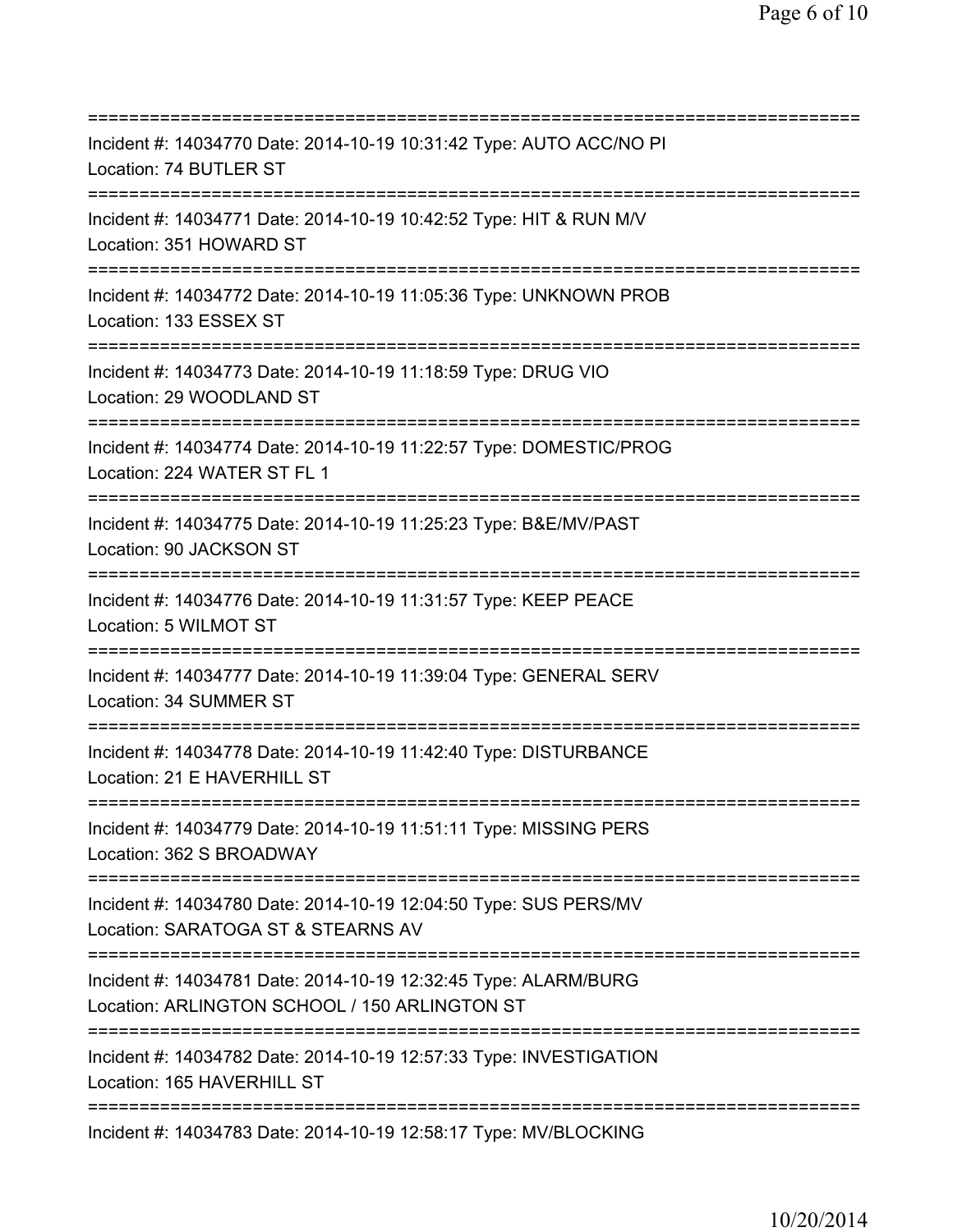Location: 771 ESSEX ST =========================================================================== Incident #: 14034784 Date: 2014-10-19 13:45:00 Type: INVESTIGATION Location: EMMETT ST & SALEM ST =========================================================================== Incident #: 14034785 Date: 2014-10-19 14:19:44 Type: STOL/MV/PAS Location: 21 SARGENT ST =========================================================================== Incident #: 14034786 Date: 2014-10-19 15:12:27 Type: DISTURBANCE Location: 161 FARNHAM ST =========================================================================== Incident #: 14034787 Date: 2014-10-19 15:14:49 Type: DISTURBANCE Location: 176 PHILLIPS ST =========================================================================== Incident #: 14034788 Date: 2014-10-19 15:17:00 Type: ALARM/BURG Location: 396 MARKET ST =========================================================================== Incident #: 14034789 Date: 2014-10-19 15:27:57 Type: AMBULANCE ASSSI Location: CRISIS CENTER / 12 METHUEN ST FL 2ND =========================================================================== Incident #: 14034792 Date: 2014-10-19 15:42:15 Type: HIT & RUN M/V Location: WATER ST =========================================================================== Incident #: 14034790 Date: 2014-10-19 15:44:56 Type: SUS PERS/MV Location: 55 BASSWOOD ST =========================================================================== Incident #: 14034791 Date: 2014-10-19 15:46:46 Type: ANIMAL COMPL Location: 55 CHESTER ST =========================================================================== Incident #: 14034793 Date: 2014-10-19 15:54:14 Type: DOMESTIC/PROG Location: HOLLY ST & DAISY ST =========================================================================== Incident #: 14034794 Date: 2014-10-19 15:57:02 Type: KEEP PEACE Location: 333 HAVERHILL ST #3B =========================================================================== Incident #: 14034795 Date: 2014-10-19 16:04:15 Type: B&E/PAST Location: 94 ANDOVER ST FL 1ST =========================================================================== Incident #: 14034796 Date: 2014-10-19 16:19:35 Type: ANIMAL COMPL Location: 162 PROSPECT ST =========================================================================== Incident #: 14034797 Date: 2014 10 19 16:23:01 Type: B&E/MV/PAST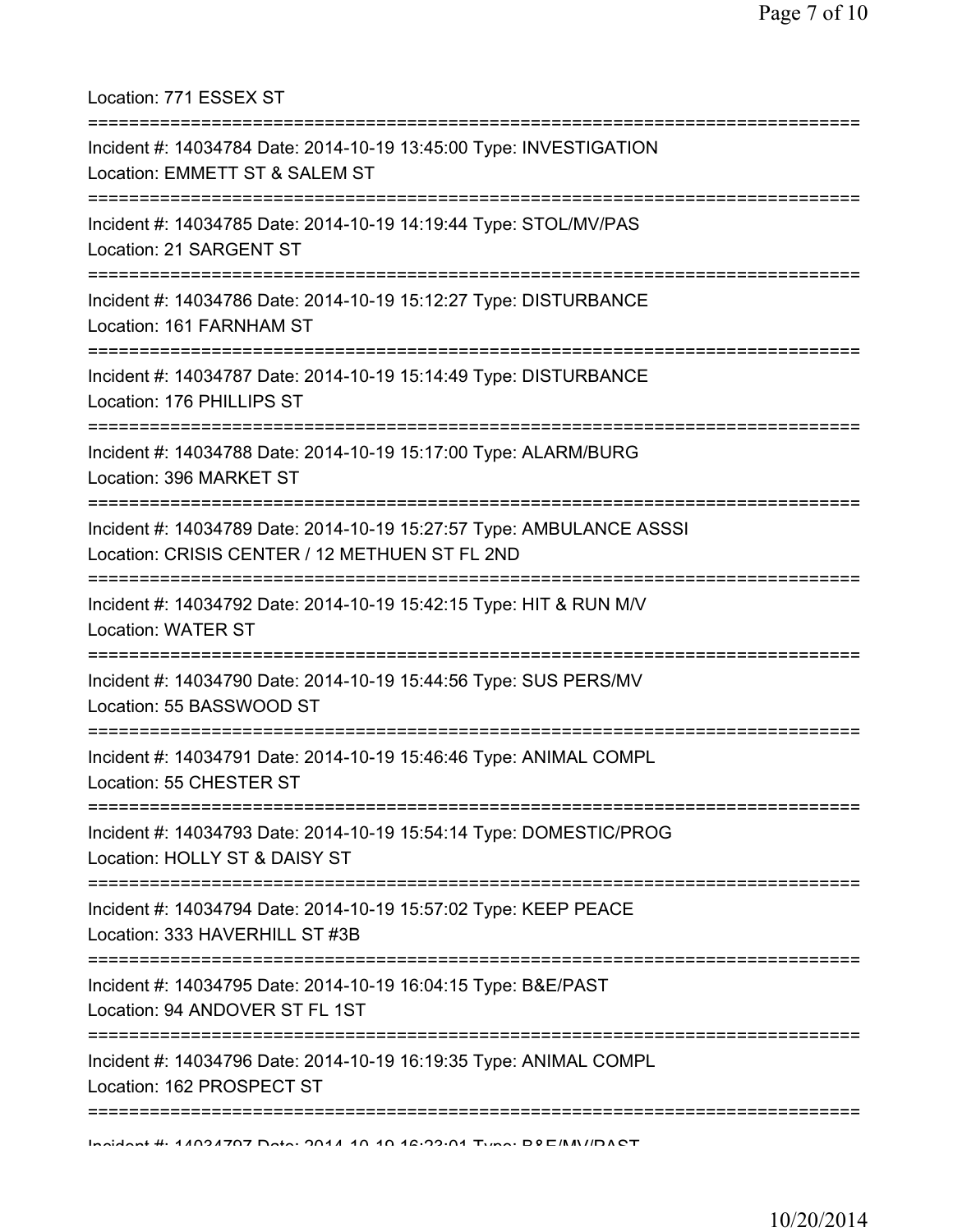Location: 233 HAMPSHIRE ST

| Incident #: 14034798 Date: 2014-10-19 16:55:27 Type: ANIMAL COMPL<br>Location: LAWRENCE GENERAL HOSPITAL / 1 GENERAL ST                   |
|-------------------------------------------------------------------------------------------------------------------------------------------|
| Incident #: 14034799 Date: 2014-10-19 17:15:49 Type: MV/BLOCKING<br>Location: 380 HAVERHILL ST                                            |
| :=====================<br>Incident #: 14034800 Date: 2014-10-19 17:51:09 Type: ALARM/BURG<br>Location: RATHER RESIDENCE / 33 S BOWDOIN ST |
| Incident #: 14034801 Date: 2014-10-19 17:58:34 Type: M/V STOP<br>Location: 34 MARBLE AV                                                   |
| Incident #: 14034802 Date: 2014-10-19 18:21:49 Type: STOL/MV/PAS<br>Location: 88 ALLSTON ST                                               |
| Incident #: 14034803 Date: 2014-10-19 18:25:25 Type: M/V STOP<br>Location: AMES ST & LOWELL ST                                            |
| ==============================<br>Incident #: 14034804 Date: 2014-10-19 18:29:04 Type: M/V STOP<br>Location: 36 POPLAR ST                 |
| ============================<br>Incident #: 14034805 Date: 2014-10-19 18:46:52 Type: MV/BLOCKING<br>Location: 169 LAWRENCE ST             |
| Incident #: 14034806 Date: 2014-10-19 18:57:37 Type: M/V STOP<br>Location: 133 GARDEN ST                                                  |
| Incident #: 14034807 Date: 2014-10-19 18:58:41 Type: M/V STOP<br><b>Location: WATER ST</b>                                                |
| Incident #: 14034808 Date: 2014-10-19 19:24:55 Type: ALARM/BURG<br>Location: 149 WARWICK ST FL 2                                          |
| .-----------------------------------<br>Incident #: 14034809 Date: 2014-10-19 19:36:10 Type: ALARM/BURG<br>Location: 33 S BOWDOIN ST #    |
| Incident #: 14034810 Date: 2014-10-19 20:02:32 Type: HIT & RUN M/V<br>Location: 4 WEBSTER CT                                              |
|                                                                                                                                           |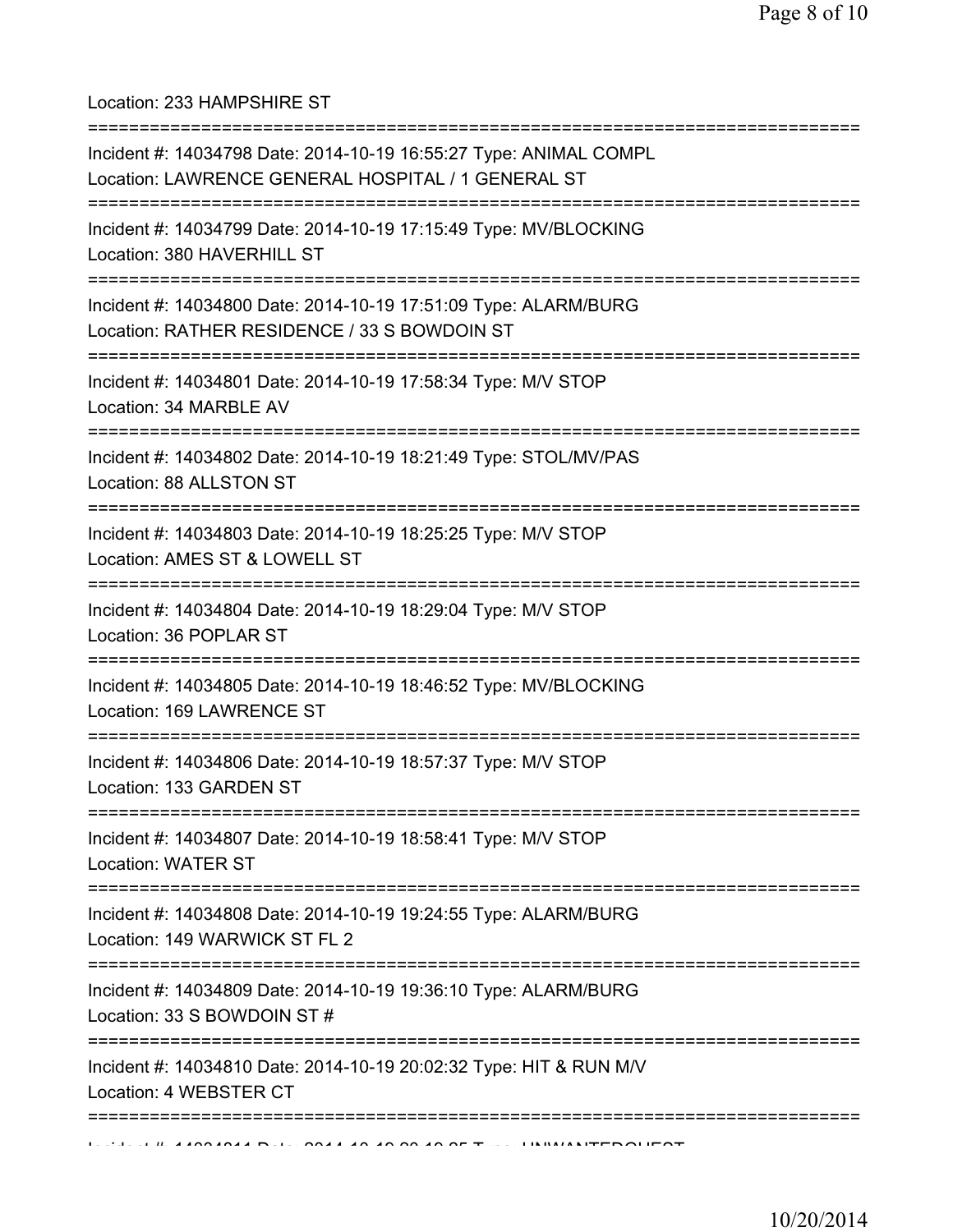Location: 101 MYRTLE ST FL 2 =========================================================================== Incident #: 14034812 Date: 2014-10-19 20:54:21 Type: ALARM/BURG Location: FROST SCHOOL / 33 HAMLET ST =========================================================================== Incident #: 14034813 Date: 2014-10-19 20:54:59 Type: CK WELL BEING Location: 1 VANDERGRIFT ST FL 2 =========================================================================== Incident #: 14034814 Date: 2014-10-19 21:04:32 Type: KEEP PEACE Location: 194 HOWARD ST =========================================================================== Incident #: 14034815 Date: 2014-10-19 21:04:42 Type: M/V STOP Location: EXCHANGE ST & LAWRENCE ST =========================================================================== Incident #: 14034816 Date: 2014-10-19 21:10:12 Type: MISSING PERS Location: 12 SAUNDERS ST =========================================================================== Incident #: 14034817 Date: 2014-10-19 21:20:44 Type: DOMESTIC/PROG Location: UNIVERSITY CAP AND GOWN INC / 486 ANDOVER ST =========================================================================== Incident #: 14034818 Date: 2014-10-19 21:22:11 Type: NOISE ORD Location: 101 LOWELL ST =========================================================================== Incident #: 14034819 Date: 2014-10-19 21:22:43 Type: MISSING PERS Location: 73 HAWLEY ST =========================================================================== Incident #: 14034820 Date: 2014-10-19 21:26:32 Type: UNWANTEDGUEST Location: 23 DURANT ST =========================================================================== Incident #: 14034821 Date: 2014-10-19 21:29:46 Type: NOISE ORD Location: 47 BOWDOIN ST =========================================================================== Incident #: 14034822 Date: 2014-10-19 21:38:18 Type: MV/BLOCKING Location: 27 ORCHARD ST =========================================================================== Incident #: 14034823 Date: 2014-10-19 21:38:48 Type: M/V STOP Location: 630 LOWELL ST =========================================================================== Incident #: 14034824 Date: 2014-10-19 21:58:50 Type: COURT DOC SERVE Location: 39 MAY ST =========================================================================== Incident #: 14034825 Date: 2014 10 19 22:11:43 Type: M/V STOP